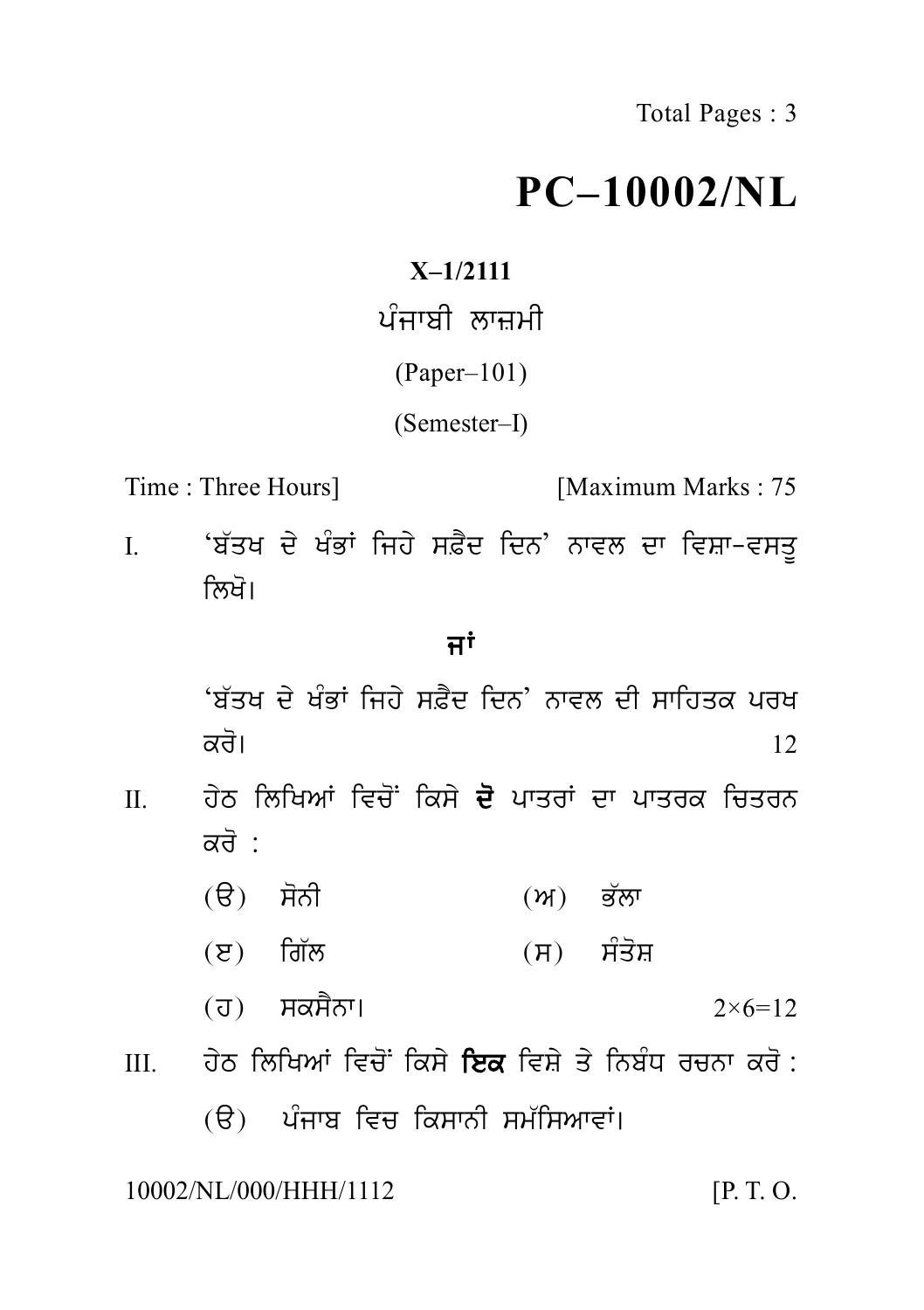- (ਅ) ਵਾਤਾਵਰਣ ਦੀ ਵਧ ਰਹੀ ਅਸਥਿਰਤਾ।
- (ੲ) ਪੰਜਾਬੀ ਸਭਿਆਜਾਰ ਵਿਜ਼ ਹੋਣ ਵਾਲੇ ਪਰਿਵਰਤਨ।

9

ਉਚਾਰਨ ਅੰਗਾਂ ਦੇ ਆਧਾਰ 'ਤੇ ਵਿਅੰਜਨਾਂ ਦਾ ਵਰਗੀਕਰਨ  $\mathbf{W}$ ਕਰੋ।

## ਜਾਂ

ਪੰਜਾਬੀ ਦੀਆਂ ਸ਼ਬਦ ਸ਼ੇਣੀਆਂ ੳਪਰ ਵਿਸਥਾਰਪਰਵਕ ਨੋਟ ਲਿਖੋ। 12

- ਹੇਠ ਲਿਖੇ ਸਾਰੇ ਪੁਸ਼ਨਾਂ ਦੇ ਉੱਤਰ ਸੰਖੇਪ ਵਿਚ ਦਿਓ : V
	- 'ਬੱਤਖ ਦੇ ਖੰਭਾਂ ਜਿਹੇ ਸਫ਼ੈਦ ਦਿਨ' ਨਾਵਲ ਦੀ ਮੁਲ  $\mathbf{1}$ ਸਮੱਸਿਆ ਕੀ ਹੈ?
	- ਸੰਤੋਸ ਵੋਟਾਂ ਦੌਰਾਨ ਕਿਸ ਧਿਰ ਦੀ ਮੱਦਦ ਕਰਦੀ ਹੈ?  $\mathfrak{D}$
	- ਸੋਨੀ ਕਿਹੋ ਜਿਹੇ ਸਭਾਅ ਦਾ ਪਾਤਰ ਹੈ?  $\mathcal{R}$
	- ਪਰਗਟ ਸਿੰਘ ਸਿੱਧੂ ਆਪਣੀ ਰਚਨਾਕਾਰੀ ਦੀ ਸ਼ੁਰੂਆਤ  $\overline{4}$  $\vec{a}$ ਦੋਂ ਮੰਨਦਾ ਹੈ?
	- ਨਾਵਲਕਾਰ ਨੇ ਇਸ ਨਾਵਲ ਦਾ ਕਥਾਨਕ ਕਿੱਥੋਂ ਲਿਆ  $5<sub>1</sub>$ तेे ?
	- ਅਧਿਆਪਕਾਂ ਦਾ ਗਿੱਲ ਪ੍ਰਤੀ ਕੀ ਨਜ਼ਰੀਆ ਸੀ? 6
	- 'ਸ਼ੱਤਖ ਦੇ ਖੰਭਾਂ ਜਿਹੇ ਸਫ਼ੈਦ ਦਿਨ' ਨਾਵਲ ਦੀ ਕਿਸੇ  $\tau$ ਇਕ ਇਸਤਰੀ ਪਾਤਰ ਸਾਰੇ ਦੋ ਸਤਰਾਂ ਲਿਖੋ।

## 10002/NL/000/HHH/1112  $\mathcal{D}_{\alpha}$